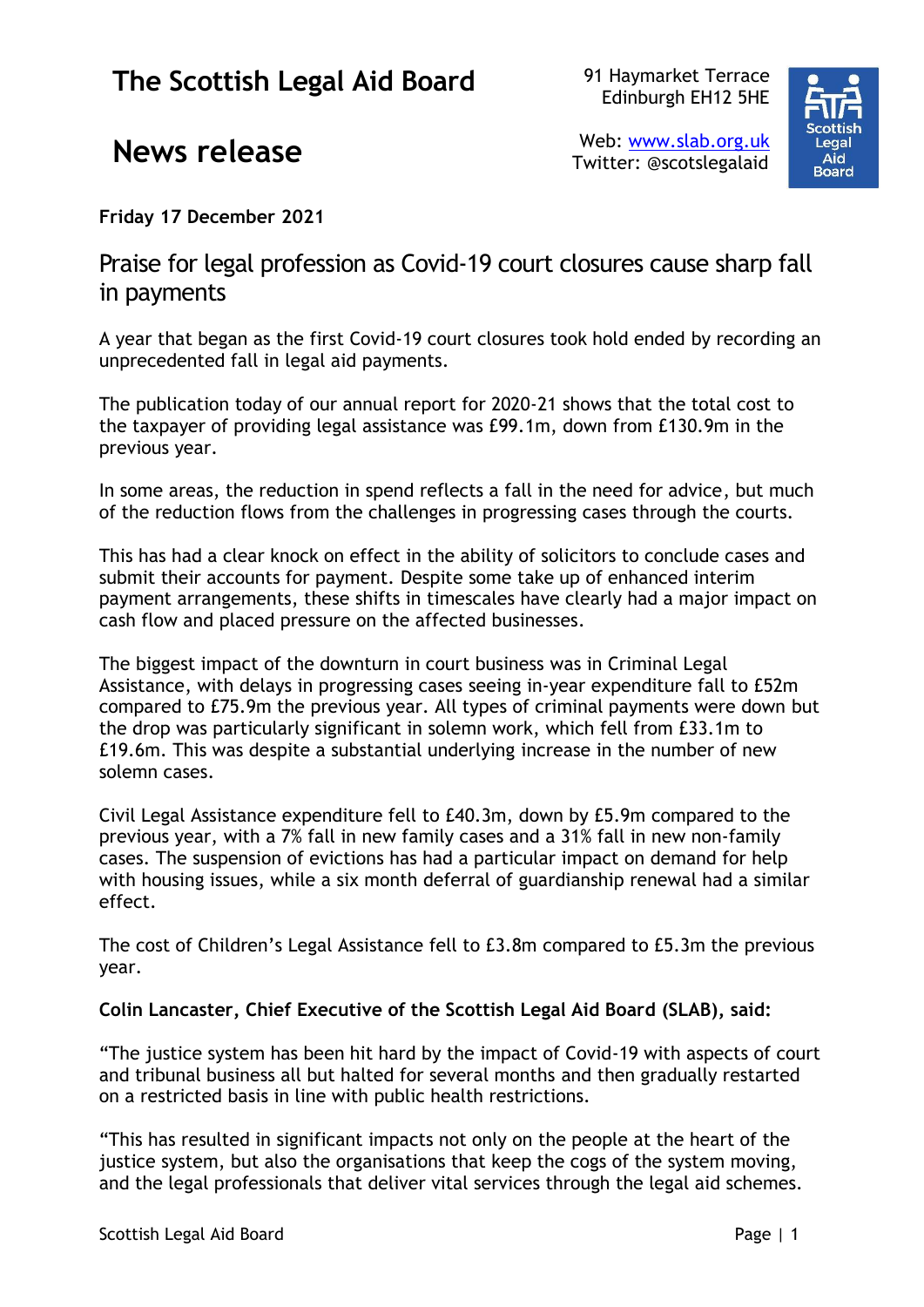"But in a year that has been bleak in many ways there have been many positive examples of first-class service in the delivery of legal aid.

"Most importantly, the legal profession, including SLAB's own solicitors, have continued to deliver frontline services throughout periods of heightened public health restrictions, ensuring that the justice system has continued to operate and those in need have had the chance of receiving the help the legal aid system is there to support."

The pandemic-related fall in demand led to a reduction in both payments and the number of firms paid over the year due to a combination of an overall 20% reduction in new cases and delays in court cases progressing.

This meant that a substantial amount of the work expected to be paid for in 2020-21 was either not undertaken during that period (with much of it deferred into a later period), or undertaken but not billed or paid for.

Both effects have resulted in a timing issue that will see an increase in payments in the coming years as work is done, cases conclude, and accounts are paid.

Mr Lancaster said the closure of courts for all but essential business during the early months of the lockdown had contributed to a significant backlog of cases, particularly in criminal cases.

The Scottish Government allocated £9m in direct funding to legal aid solicitors in acknowledgement of the pressures faced by the legal profession. A further £1m was allocated to support firms in hiring new trainees for legal aid work.

"We have also been committed to working with the Scottish Government and the legal profession in developing measures to support the legal profession with their cash flow as new business levels fell and it became harder to progress cases to conclusion.

"This report gives more details on that work. We look forward to working with the Scottish Government and the legal profession on further legal aid reforms next year, including the next phase of work flowing from the Legal Aid Payment Advisory Panel's report and the legal aid review.

"We fully support the advisory panel's conclusions, including that fair and transparent remuneration for the services that solicitors provide is essential and that a clearer evidence base is needed to inform the development of the payment system and a process of regular ongoing review."

The Scottish Government made a general uplift of 3% to all legal aid fees in 2019-20, a 5% increase for 2021-22 and commitment to a further 5% increase in 2022-23.

Mr Lancaster said SLAB's job is to administer the current payment system - a detailed, resource intensive, and often frustrating process for both the organisation and the profession.

He said that while the Scottish Government develops its next steps on the legal aid review, SLAB would continue to identify changes in its own decision-making policies or processes that could improve the operation of the current legal aid system they are planning.